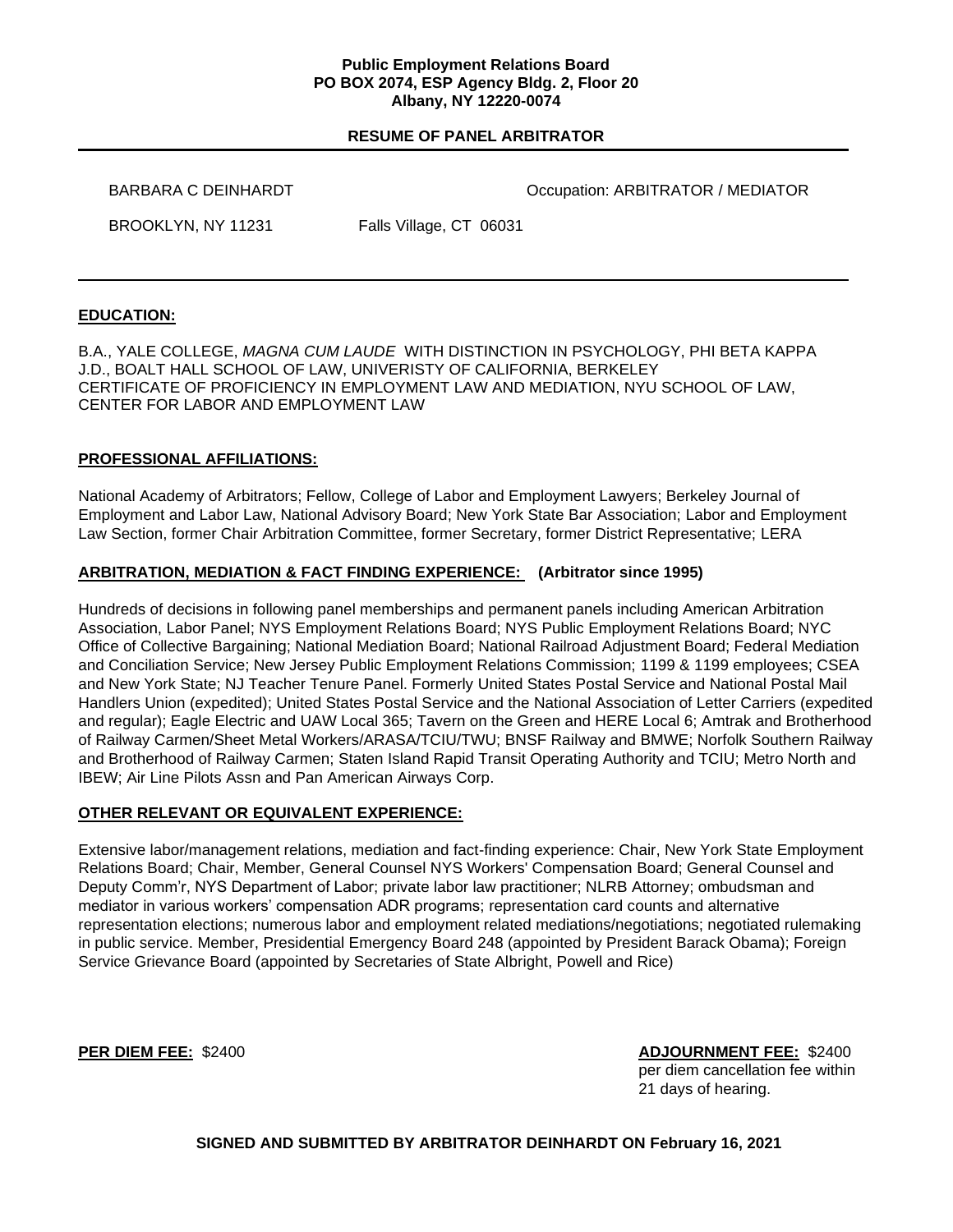### **Public Employment Relations Board PO BOX 2074, ESP Agency Bldg. 2, Floor 20 Albany, NY 12220-0074**

## **BILLING DISCLOSURE STATEMENT**

## ARBITRATOR'S NAME: **BARBARA C DEINHARDT**

The following is a description of my fees and expenses:

### A) HEARING TIME.

- (1) My per diem is **\$2400** for each day or any part thereof spent hearing a case.
- (2) If a hearing day exceeds \_**8**\_ hours, I charge:
	- \_\_\_\_\_ a second full per diem \_\_**X**\_\_ a prorated per diem
	- \_\_\_\_ no additional charge \_\_\_\_\_\_\_ other (describe)
- (3) Additional comments:

#### B) STUDY TIME.

- (1) I charge **\$2400** for each day spent in preparation of the opinion and award.
- (2) This charge \_X**\_\_** will \_\_ will not be prorated for partial days devoted to such preparation.
- (3) Additional comments:

### C) TRAVEL TIME AND EXPENSES.

- (1) When travel time plus hearing time exceeds  $\underline{\phantom{a}8}$  hours in a calendar day:
	- \_ **\_** Not applicable (no additional charge)
	- $\underline{X}$  I charge as follows (describe): prorated per diem
- (2) I charge for actual, travel-related expenses incurred in connection with the case \_**X**\_\_YES \_\_\_\_ NO.

Where appropriate, a mileage charge for auto travel will be billed at:

- **X** Prevailing IRS rate \_\_\_\_\_\_\_\_\_\_\_\_\_\_\_\_ Other (describe):
- (3) When the scheduled hearing day(s) requires an overnight stay:
	- \_\_\_ There is no charge, other than for lodging and subsistence.
	- **\_X** I charge as follows (describe): prorated per diem
- (4) Additional Comments: